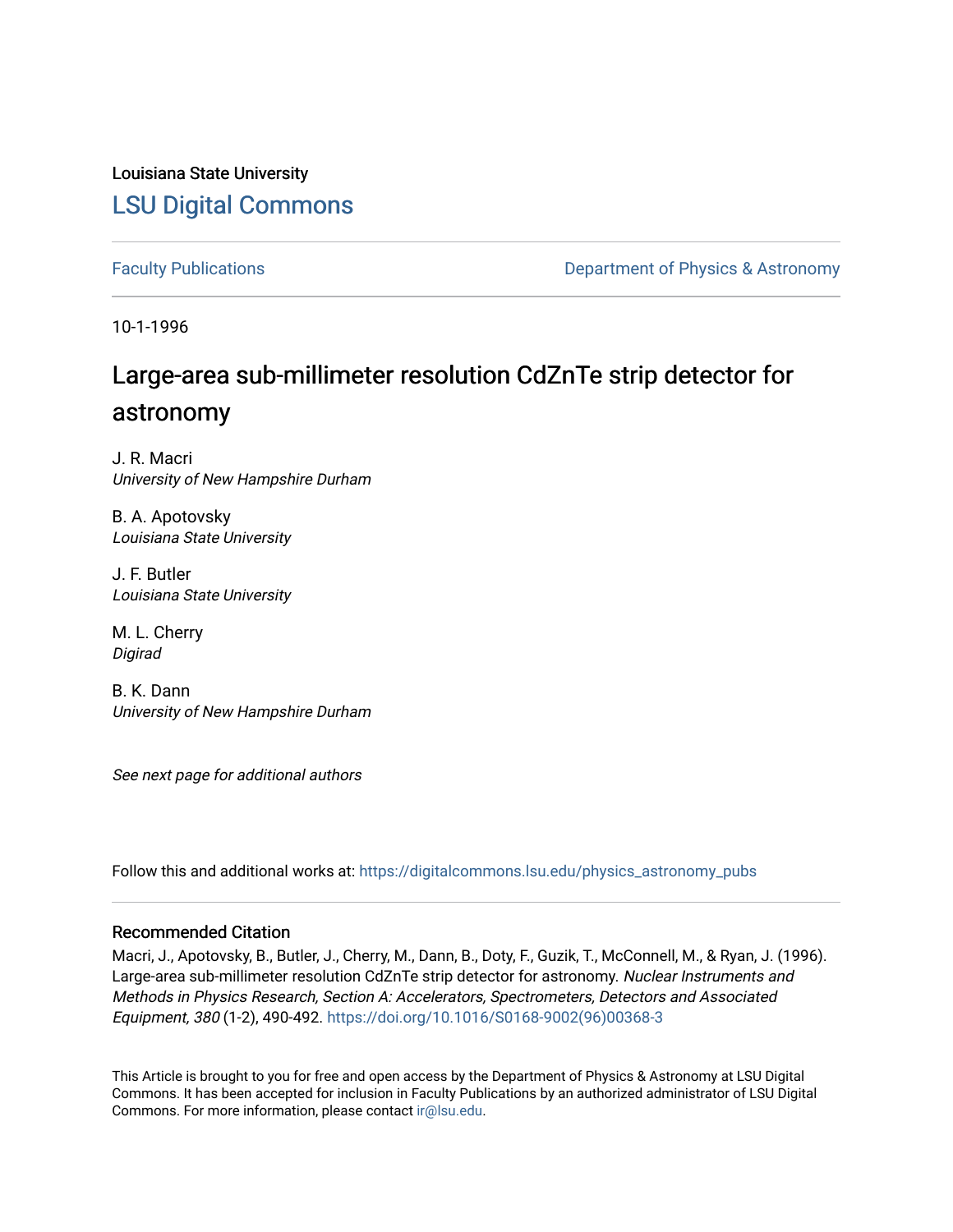# Authors

J. R. Macri, B. A. Apotovsky, J. F. Butler, M. L. Cherry, B. K. Dann, F. P. Doty, T. G. Guzik, M. L. McConnell, and J. M. Ryan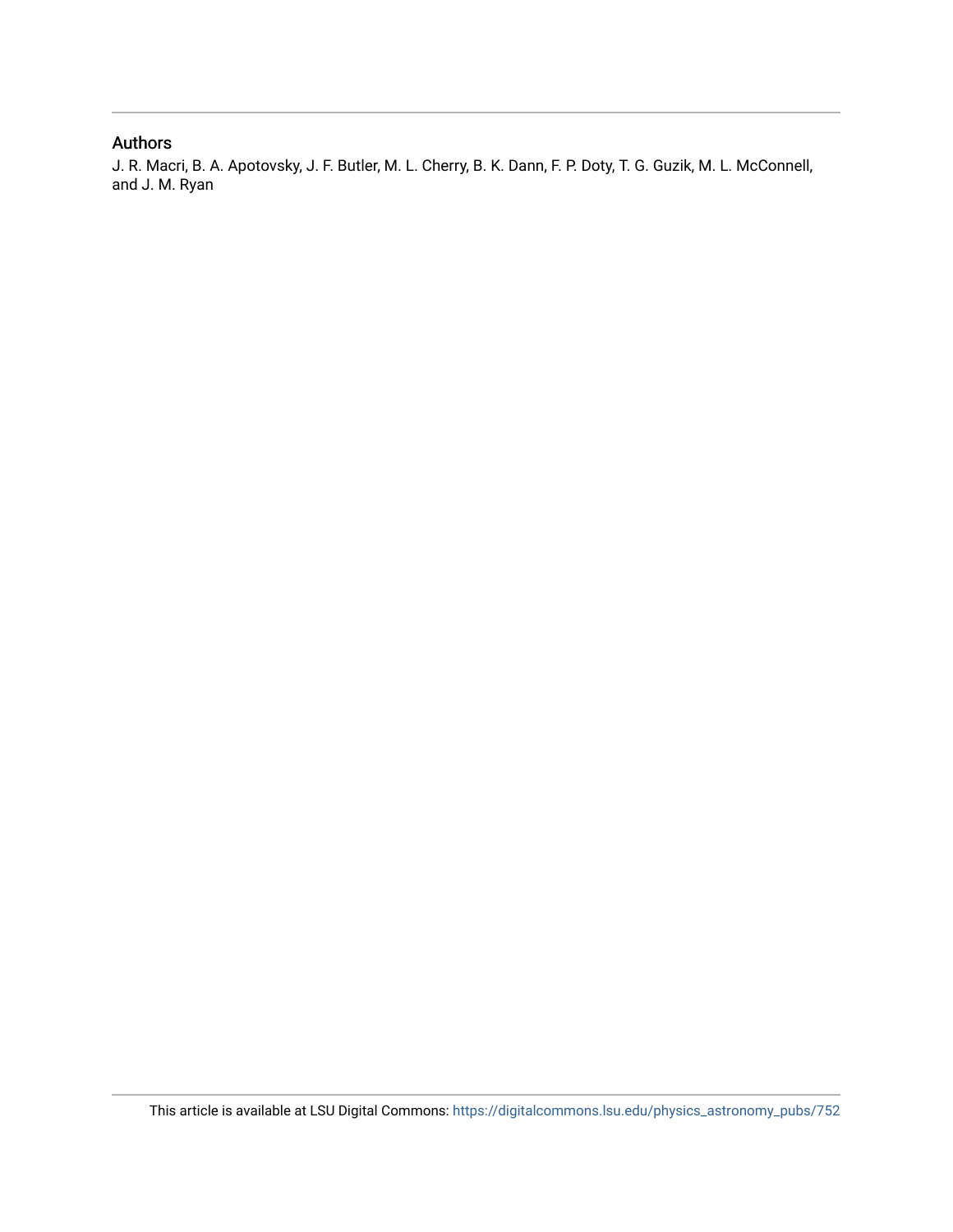# University of New Hampshire [University of New Hampshire Scholars' Repository](https://scholars.unh.edu/)

| <b>Space Science Center</b> | Institute for the Study of Earth, Oceans, and<br>Space (EOS) |
|-----------------------------|--------------------------------------------------------------|
|-----------------------------|--------------------------------------------------------------|

9-1-1995

# Large-area submillimeter resolution CdZnTe strip detector for astronomy

James M. Ryan University of New Hampshire, James.Ryan@unh.edu

John R. Macri University of New Hampshire - Main Campus, John.Macri@unh.edu

Mark L. McConnell University of New Hampshire - Main Campus, mark.mcconnell@unh.edu

Brian K. Dann University of New Hampshire - Main Campus

M L. Cherry Louisiana State University - Baton Rouge

See next page for additional authors

Follow this and additional works at: [https://scholars.unh.edu/ssc](https://scholars.unh.edu/ssc?utm_source=scholars.unh.edu%2Fssc%2F106&utm_medium=PDF&utm_campaign=PDFCoverPages)

**Part of the Astrophysics and Astronomy Commons** 

### Recommended Citation

James M. Ryan ; John R. Macri ; Mark L. McConnell ; Brian K. Dann ; Michael L. Cherry ; T. Gregory Guzik ; F. P. Doty ; Boris A. Apotovsky and Jack F. Butler "Large-area submillimeter resolution CdZnTe strip detector for astronomy", Proc. SPIE 2518, EUV, X-Ray, and Gamma-Ray Instrumentation for Astronomy VI, 292 (September 1, 1995); doi:10.1117/12.218403; http://dx.doi.org/10.1117/12.218403

This Conference Proceeding is brought to you for free and open access by the Institute for the Study of Earth, Oceans, and Space (EOS) at University of New Hampshire Scholars' Repository. It has been accepted for inclusion in Space Science Center by an authorized administrator of University of New Hampshire Scholars' Repository. For more information, please contact [Scholarly.Communication@unh.edu.](mailto:Scholarly.Communication@unh.edu)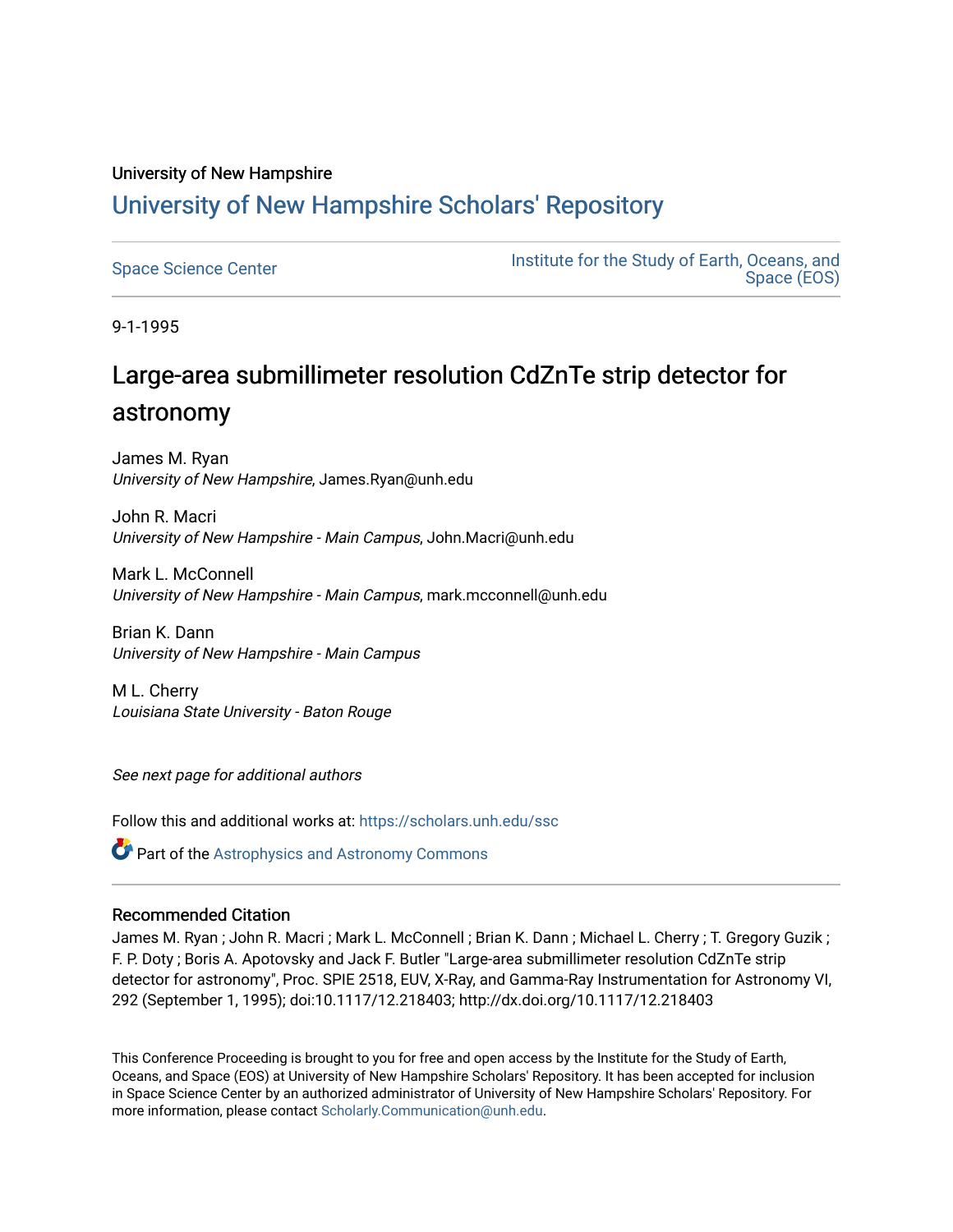## Authors

James M. Ryan, John R. Macri, Mark L. McConnell, Brian K. Dann, M L. Cherry, T G. Guzik, F P. Doty, Boris A. Apotovsky, and J F. Butler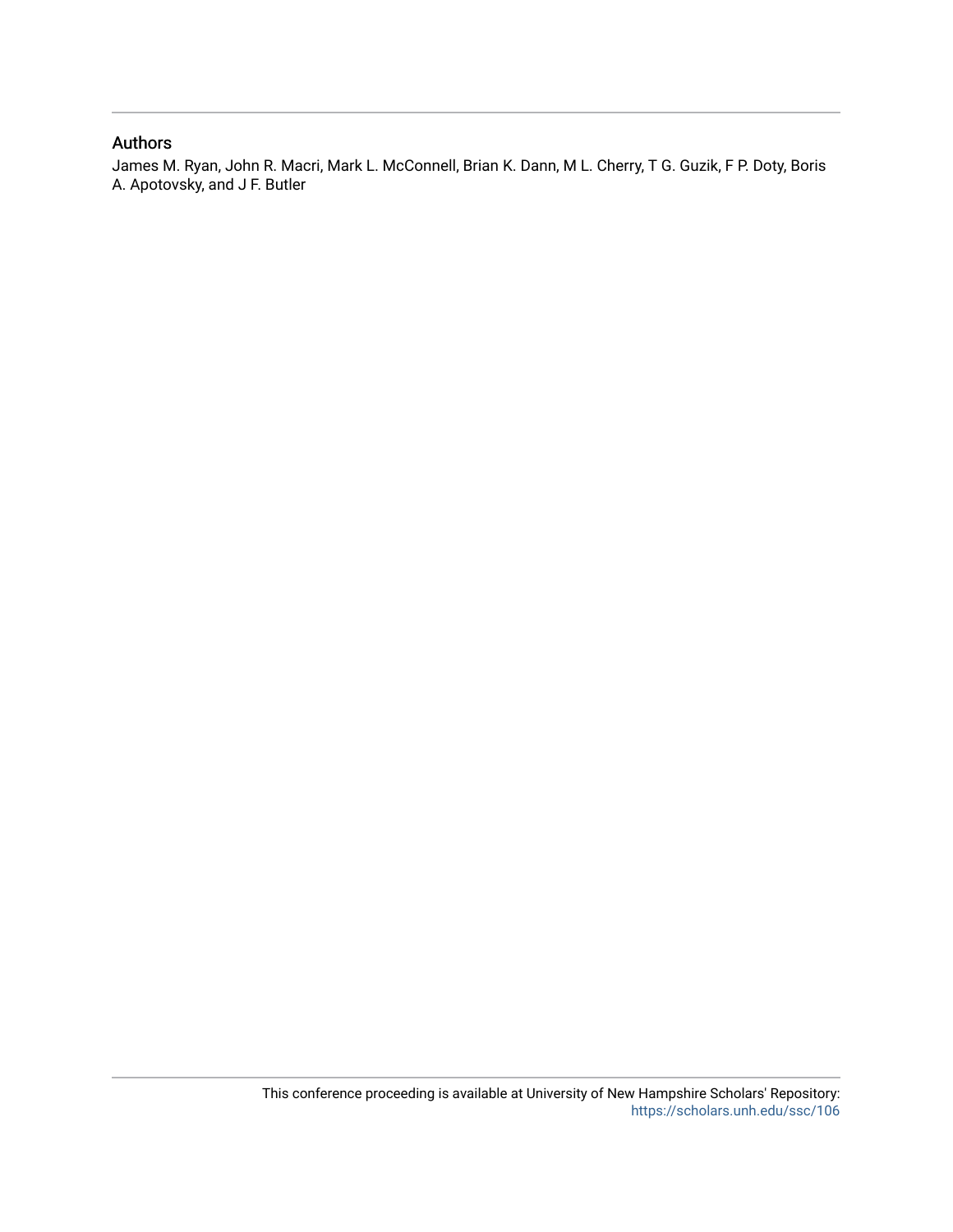## Large area sub-millimeter resolution CdZnTe strip detector for astronomy\*

J.M. Ryan, J.R. Macri, M.L. McConnell, B.K. Dann

Space Science Center, University of New Hampshire Durham, NH

M.L. Cherry, T.G. Guzik

Department of Physics and Astronomy, Louisiana State University Baton Rouge, LA

F.P. Doty, B.A. Apotovsky, J.F. Butler DIGIRAD, San Diego, CA

#### ABSTRACT

We report the first performance measurements of a sub-millimeter CdZnTe strip detector developed as a prototype for space-borne astronomical instruments. Strip detector arrays can be used to provide twodimensional position resolution with fewer electronic channels than pixellated arrays. Arrays of this type and other candidate technologies are under investigation for the position-sensitive backplane detector for a codedaperture telescope operating in the range of 30-300 keV. The prototype is a 1.4 mm thick,  $64 \times 64$  stripe CdZnTe array of 0.375 mm pitch in both dimensions, approximately one square inch of sensitive area. Pulse height spectra in both single and orthogonal stripe coincidence mode were recorded at several energies. The results are compared to slab- and pixel-geometry detector spectra. The room-temperature energy resolution is  $<$  10 keV (FWHM) for 122 keV photons with a peak-to-valley ratio  $>$  5:1. The response to photons with energies up to 662 keY appears to be considerably improved relative to that of previously reported slab and pixel detectors. We also show that strip detectors can yield spatial and energy resolutions similar to those of pixellated arrays with the same dimensions. Electrostatic effects on the pulse heights, read-out circuit complexity, and issues related to design of space borne instruments are also discussed.

Keywords: CdZnTe, strip detector, x-ray astronomy, gamma-ray astronomy, imaging

#### 1. INTRODUCTION

The next step in the development of hard x-ray telescopes for astronomical imaging will require improvements both in angular resolution and in energy resolution.<sup>1,2</sup> A common approach to imaging at these energies involves coded aperture imaging techniques, where the angular resolution depends directly on the spatial resolution of the detector plane.<sup>3</sup> Imaging detectors constructed of CdZnTe<sup>4</sup> represent a strong candidate technology for achieving both improved angular and energy resolution. We have developed a concept for a new instrument, MARGIE (Minute-of-Arc Resolution Gamma Imaging Experiment), that will be capable of imaging with good energy and arc-minute angular resolution both steady-state and transient sources of cosmic gamma rays.<sup>1</sup> Initially, this is intended to be flown as a balloon payload. Eventually, however, this design could be employed on an orbiting platform. Motivated by the MARGIE concept and by recent Motivated by the MARGIE concept and by recent

<sup>\*</sup> This work is supported by a 1993 Supporting Research and Technology grant under NASA' s High Energy Astrophysics Gamma Ray Astronomy Research and Analysis program.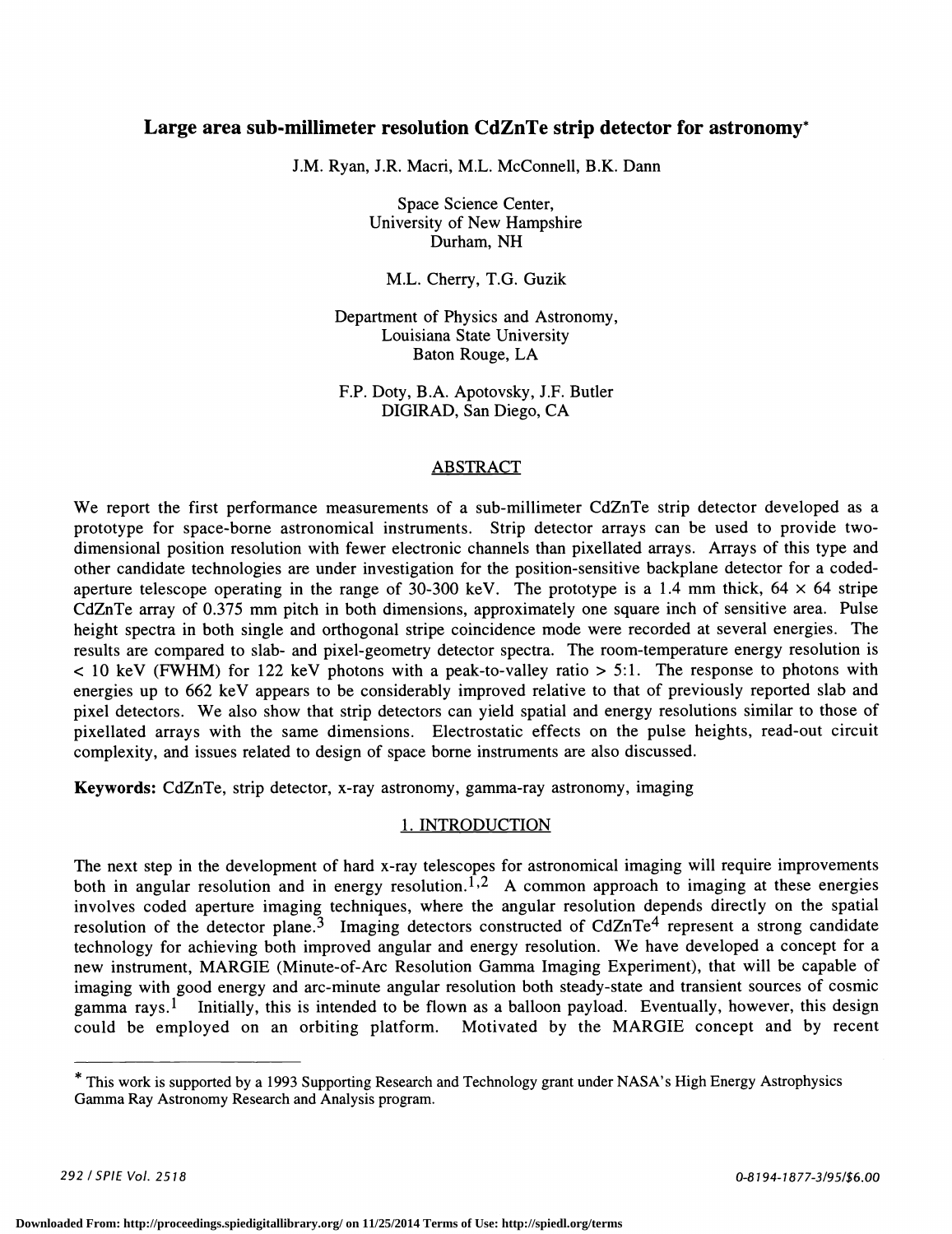demonstrations of CdZnTe imaging detectors,  $5.6$ , 7 we have been pursuing the development of CdZnTe arrays for astronomical imaging.

#### 2. PROTOTYPE STRIP DETECTOR

Figure 1 is a photograph of the prototype strip detector manufactured by DIGIRAD of San Diego, CA . It consists of a monolithic  $Cd<sub>0.9</sub>Zn<sub>0.1</sub>Te$ substrate measuring  $26 \times 26$  mm by 1.4 mm thick with 64 gold stripe contacts and 2 guard stripes on each surface. The stripe pitch and thus pixel definition is 0.375 mm in both dimensions, with an effective imaging area of 576 mm2. The CdZnTe array is mounted in a PCB carrier with contacts to all stripes in a standard pin grid array pattern to facilitate safe handling and testing.



Figure 1. Photograph of prototype CdZnTe array

#### 3. TEST SETUP

Figure 2 illustrates the laboratory setup for the prototype strip detector tests. Conventional laboratory electronics (charge sensitive preamplifiers, NIM and CAMAC amplifiers and ADCs) read out the signals and record the data. The small number of available signal processing channels limits the detector area that can be evaluated in any given test but allows flexibility in testing. All stripes on each detector surface are biased to assure a uniform electric field in the CdZnTe. Three neighboring contact stripes on each surface (X1, X2, X3 and Yl, Y2, Y3) are selected and ac coupled to signal processing channels. Signals from the middle stripe of the three stripes on each surface (X2 and Y2, referred to as trigger stripes) are directed to a lower level discriminator and coincidence logic that in turn provides a strobe to the ADC. All untested stripes are ac coupled to ground. Six pulse heights are recorded for each registered event.



Figure 2. Test setup.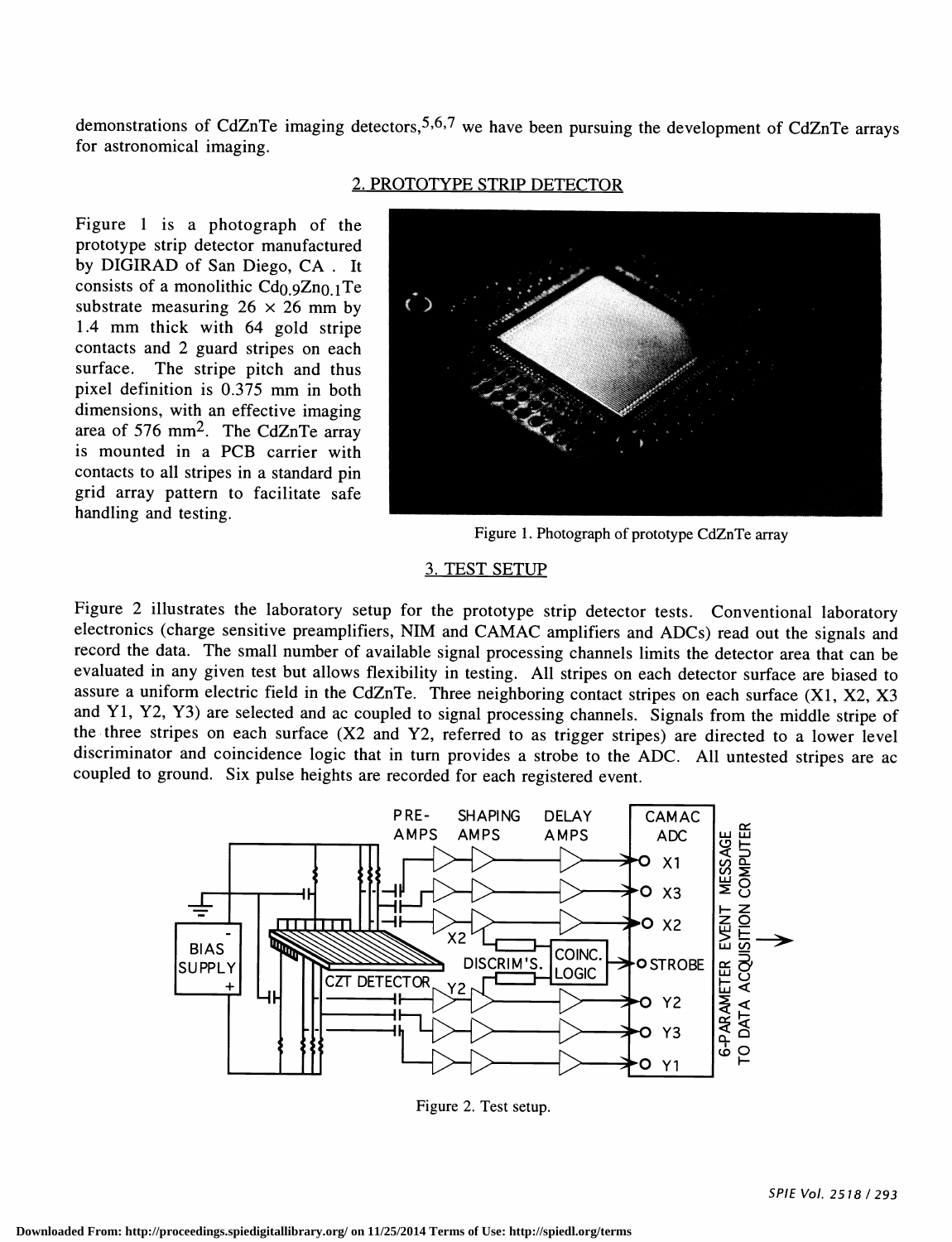For these tests the detector was uniformly illuminated from the negatively-biased side. All measurements were performed at room temperature.

#### 4. PERFORMANCE

#### 4.1 Single stripe energy response (no X-Y coincidence)

Figure 3a illustrates the response of a single positively-biased stripe of our prototype array to 122 keV photons. The signal is self-gated. Photon interactions along the full 26 mm length of the stripe were recorded. This response has characteristics similar to those shown in Figure 3b. Figure 3b is the corresponding response of a more conventional single-contact CdZnTe slab detector fabricated with similar material and having the similar area and thickness (3mm  $\times$  3 mm  $\times$  1.5 mm thick) as one stripe from our prototype array. The broad distribution of events with pulse heights below the photopeak is a familiar characteristic of the pulse height response of CdZnTe spectrometers. It is due to poor collection of the holes and is often partially corrected with higher bias potentials.



Figure 3. 122 keV response (stripe and slab)

 $0.375$  mm width, 1.4 mm thick. 300 volt bias.

CdZnTe slab detector.  $3$  mm  $\times$  3 mm  $\times$  1.5 mm thick. 600 volt bias.

# 4.2 Single "pixel" energy response (with X-Y coincidence)

The energy response of the center stripe (Y2 in our setup) is considerably improved when events are further localized along its length by requiring a trigger coincidence with an orthogonal, negatively biased, contact stripe (X2) on the detector's opposite surface. We call the overlapping area of the two orthogonal stripes a "pixel." In Figure 4 we compare the response at 122 keV of this  $0.375 \times 0.375$  mm "pixel" defined by the X2-Y2 stripe coincidence (Figure 4a) to that of a single  $0.5 \times 0.5$  mm test pixel from a 1.2 mm thick pixellated array substrate (Figure 4b).8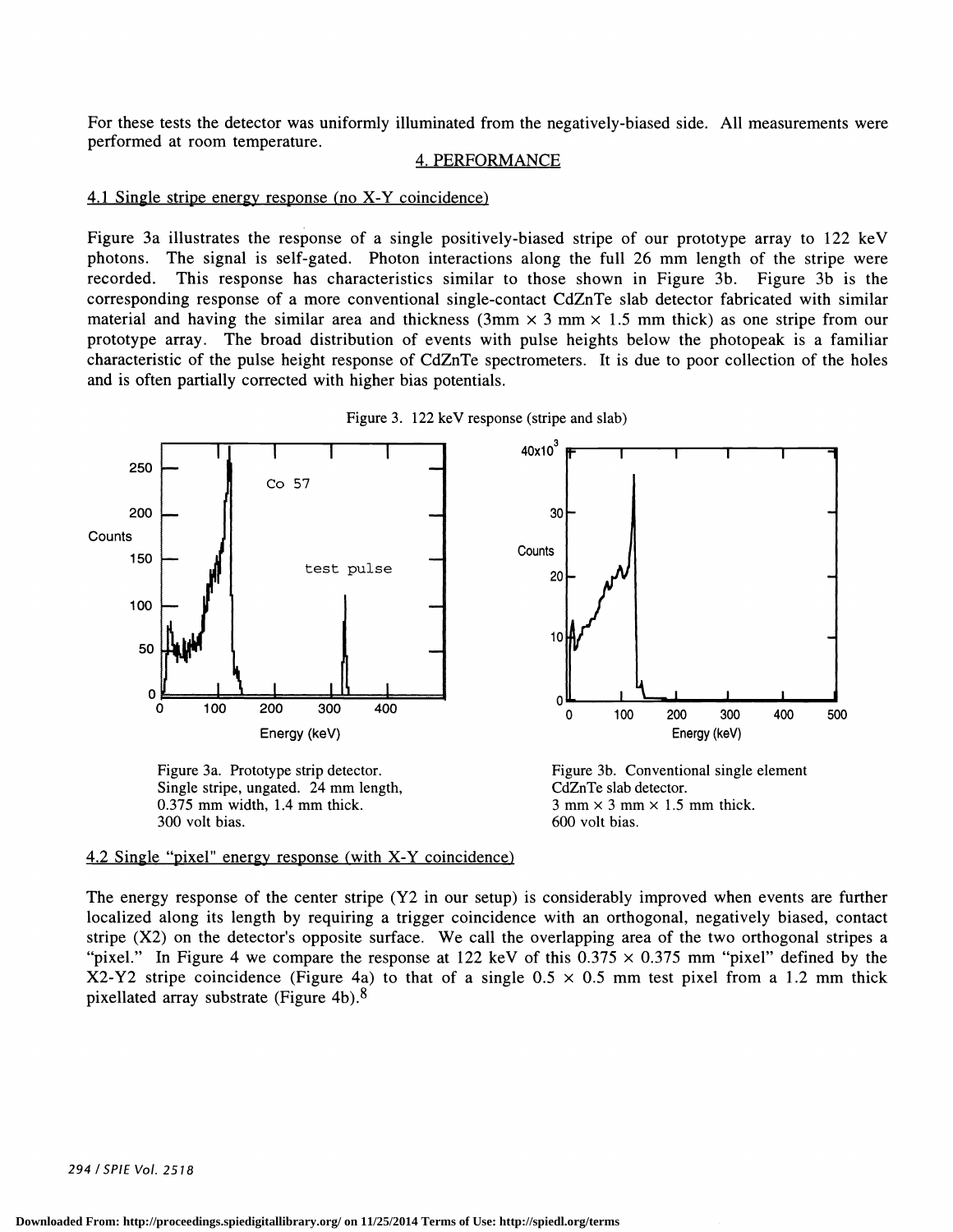



The spectral shapes and peak to valley ratios of the two detectors  $(-5.1)$  are comparable. Neither spectrum exhibits the broad tail below the photopeak observed without gating or from larger detector elements (cf. Figure 3). However, the strip detector "pixel" energy resolution at 122 keY is not as good as that of the 0.5 mm square pixel. This reflects the fact that the stripe capacitance is more than 30 times that of the pixel and that the strip detector test setup involves numerous connections between the stripe and the preamp.

The geometry and coincidence requirement define a small pixel region for charge collection for each event. The "small pixel effect" results in energy spectra with significantly improved photopeak definition and energy resolution.<sup>9</sup> For pixel geometries careful segmenting of the contacts reduces the effects of hole trapping on the output . Our results suggest that similar arguments can be applied to strip detectors.

Figures 5a-d further illustrate the single "pixel" response of our prototype array over a range of photon energies (30 keY to 662 keY). The energy scale is given in channel units since amplifier gains were adjusted to extend the energy range.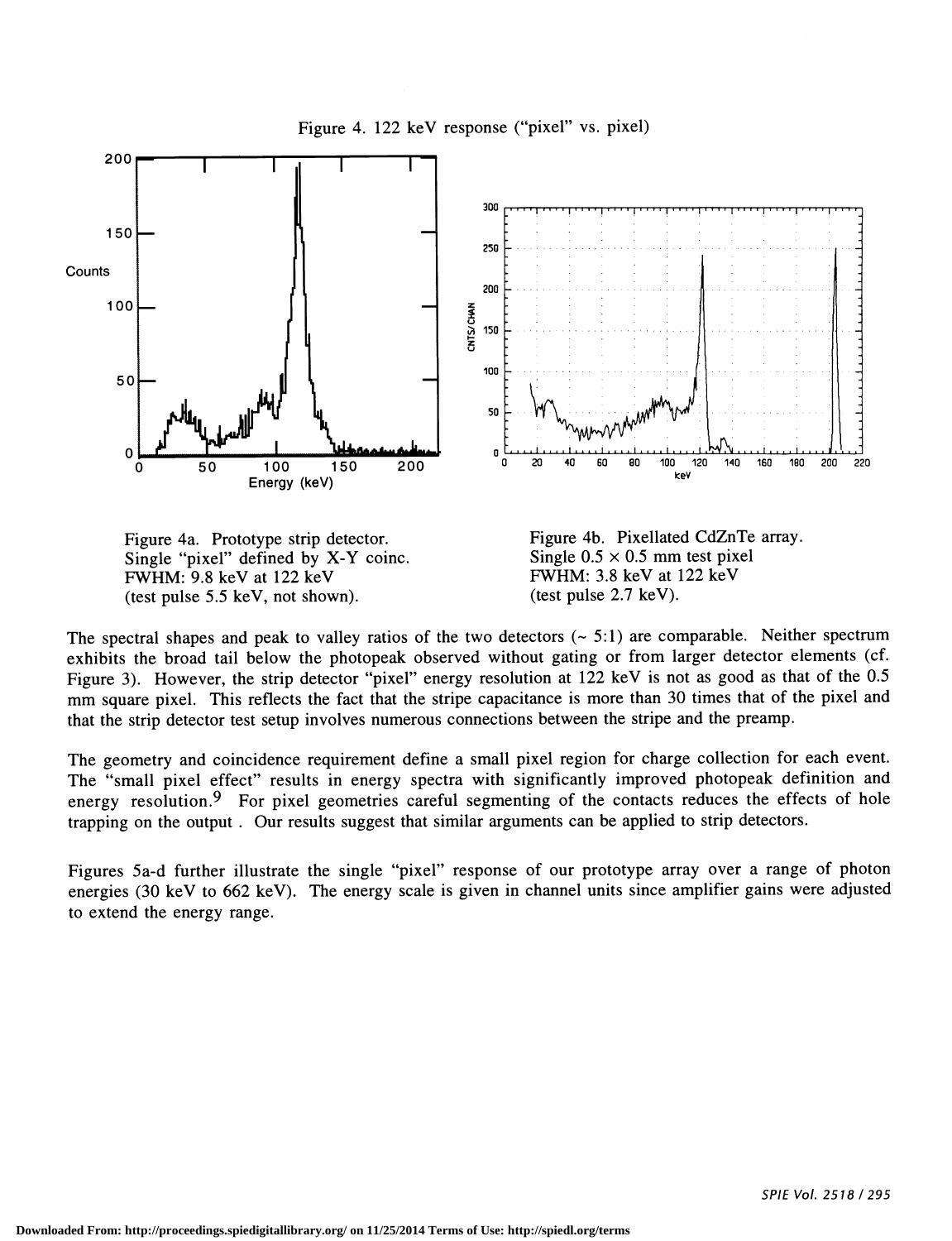

Note that the higher energy photopeaks from the  $133Ba$  source are resolved despite poor statistics. The FWHM of the test pulse (not shown) is 6.9 keV.

296 ISPIE Vol. 2518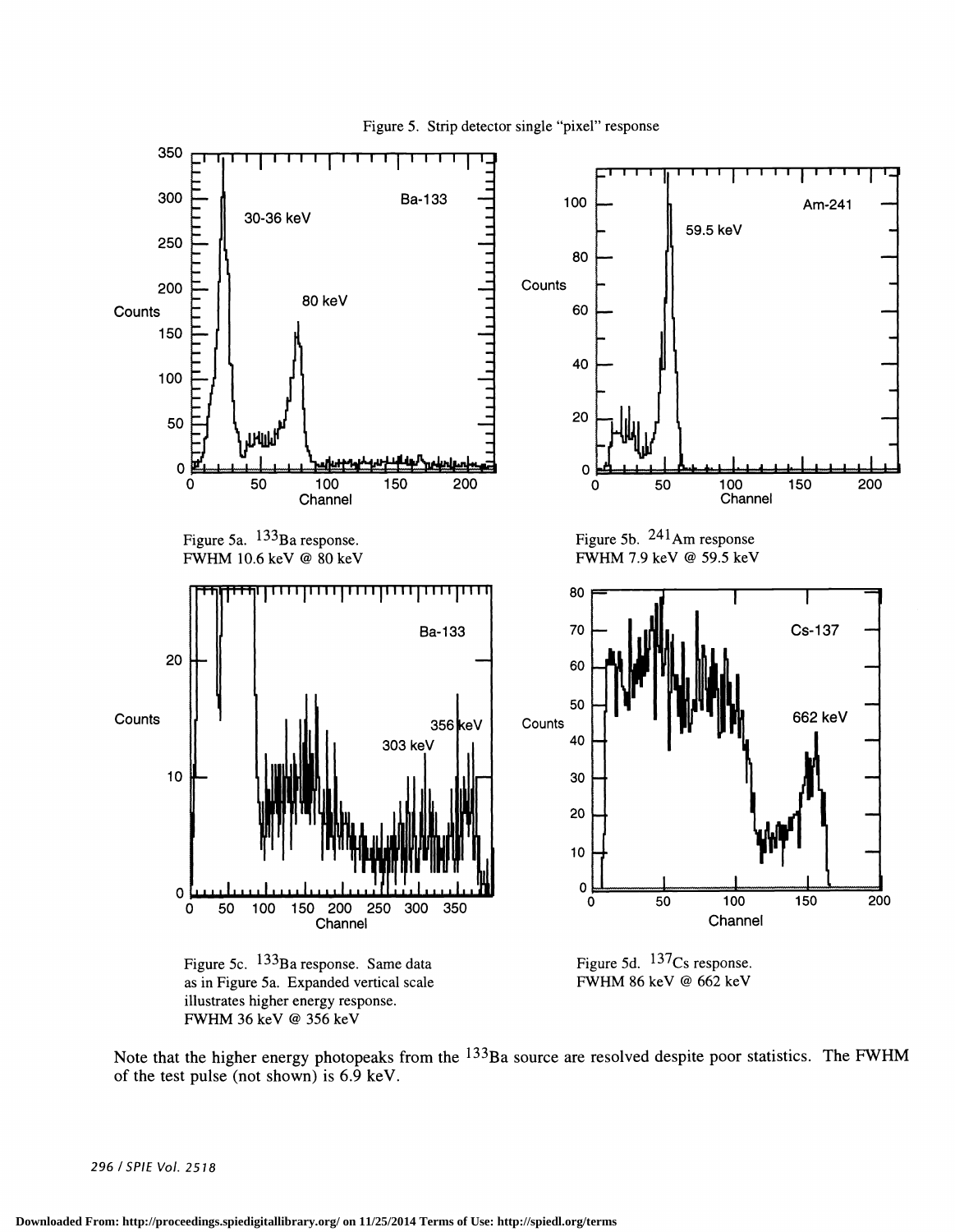Figure 6 is the 662 keV response of the 0.5  $\times$ 0.5 mm test pixel from the pixellated array substrate described above.<sup>8</sup> Unlike at 122 keV (cf. Figures 4a-b), the responses of the square pixel and the X2-Y2 coincident "pixel" of the<br>strip detector (cf. Figure 5d) differ sharply.<br>The photopeak fraction in the strip detector strip detector (cf. Figure Sd) differ sharply. The photopeak fraction in the strip detector coincidence spectrum is an order of magnitude higher than that for the pixel, and the peak-to-Compton count ratio is approximately equal to the ratio of photoelectric and Compton cross sections for the material.



Figure 6. 0.5 mm square test pixel from pixellated array. Response at 662 keV.

#### 4.3 Signal distribution among adjacent stripes

Further data analysis reveals the potential for both improved position determination and energy response. As above, an uncollimated  $57C$ o source is used to uniformly illuminate the detector from the negatively biased side. An event is registered when coincident triggers from stripes X2 and Y2 occur. Figure 7a is an event-byevent scatter plot of the pulse height from stripe Yl vs. the corresponding pulse height measured from Y3, the neighboring stripe on the other side of the trigger stripe, Y2. Figure 7b. is a scatter plot of the trigger stripe pulse height (Y2) vs. the sum of the pulse heights from it's two neighbors (Y1+Y3).





Figure 7a. Event-by-event distribution of <sup>57</sup>Co signal among stripes adjacent to the coincidence trigger stripe, Y2.

Figure 7b. Event-by-event distribution illustrating signal sharing between the trigger stripe, Y2, and its neighbors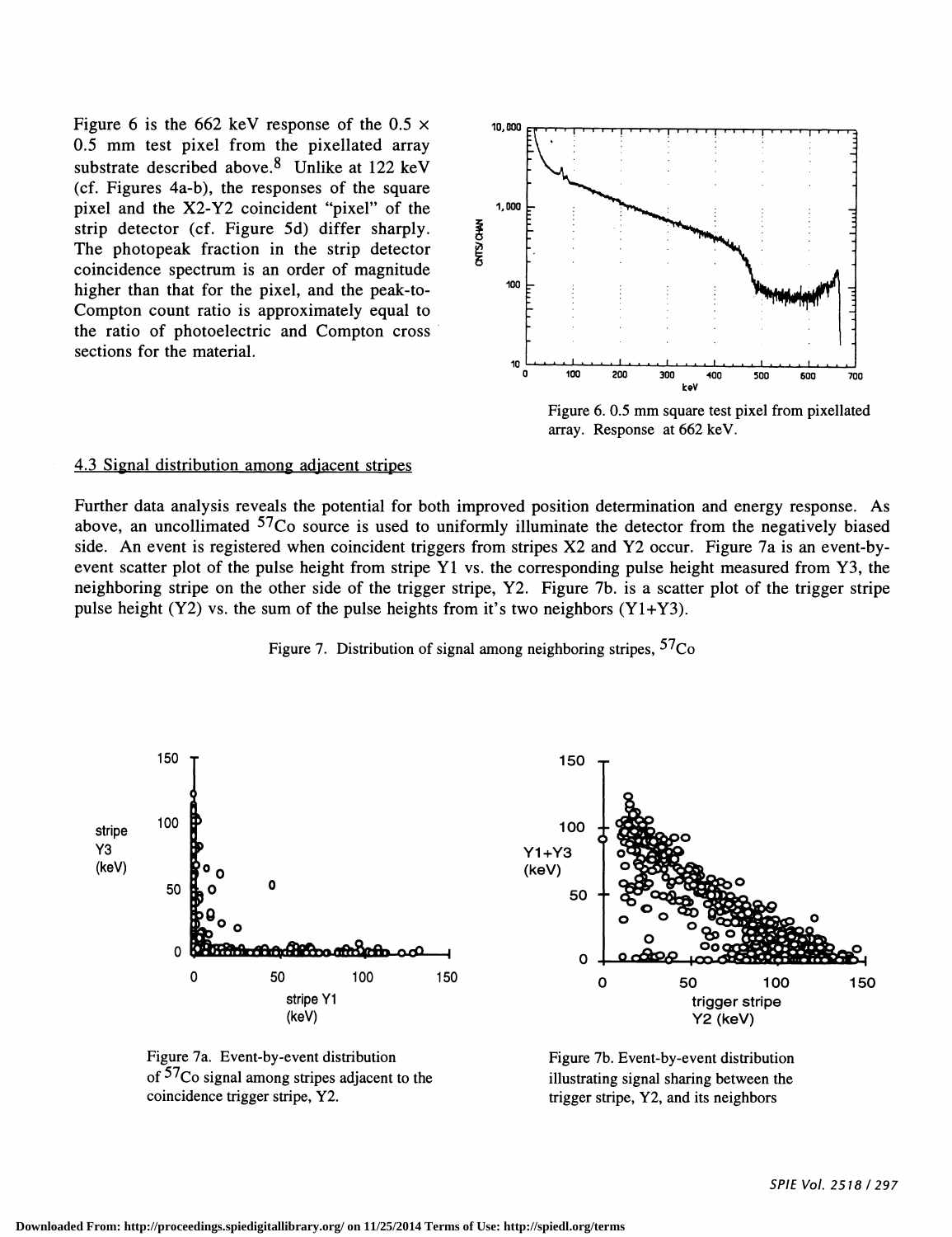We see in Figure 7a that there is no correlation between the signals from the stripes (Y1, Y3) neighboring the stripe-under-test (Y2). However, we see in Figure 7b that the full charge signal from 122 keV photon interactions triggering the central trigger stripe is shared among the trigger stripe and its nearest neighbors. Figure 7a indicates that for most events this charge is either fully collected on the trigger stripe or shared with one, but not both, of its neighbors. These observations suggest that by 1) using the neighboring stripe pulse heights the strip detector data can be used to locate individual events more precisely than the 0.375mm stripe pitch and 2) summing the signal contributions from neighboring stripes the strip detector can provide a more efficient total energy measurement of each event. Similar distributions were measured in laboratory tests over the 30 to 662 keY energy range.

#### 4.4 Signal summing

Figures 8a-d show the  $57C<sub>O</sub>$  and  $137C<sub>S</sub>$  response of a single trigger stripe (Y2) in coincidence and the distribution of these same events when the pulse heights of the two adjacent neighbors (Yl and Y3) are added. This is the simple addition of the pulse height channels  $(Y1+Y2+Y3)$  recorded for each event.



Figure 8. Response: single "pixel" and "pixel" plus neighbors

Figure 8a. 3355 57Co events. Distribution of trigger stripe (Y2) pulse height only. Single "pixel" defined by X2-Y2 coinc.

Figure 8b. Same  $3355$   $57<sub>Co</sub>$  events. Distribution of sum of pulse heights, trigger stripe plus adjacent stripes.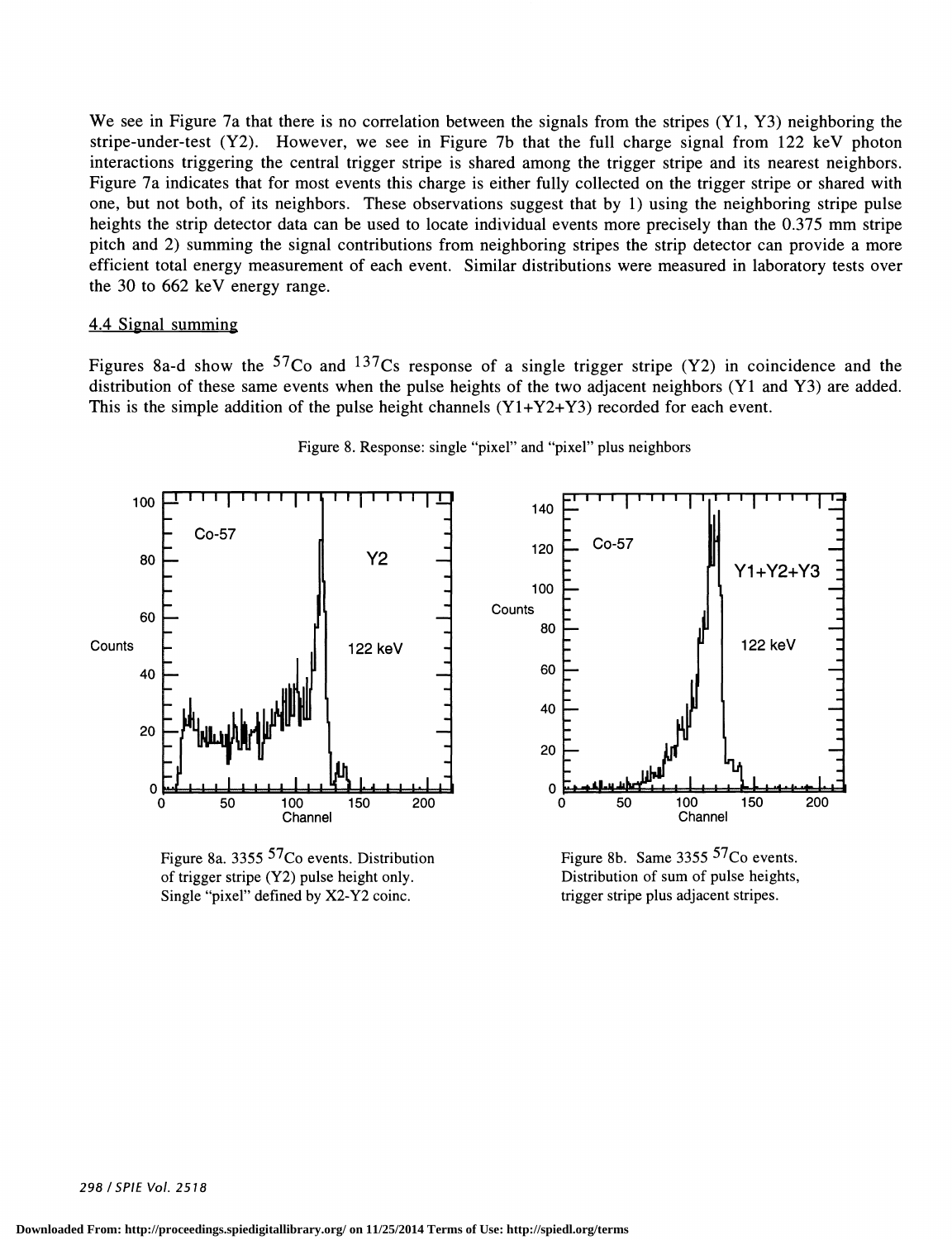

Figure 8 (cont.). Response: single "pixel" and "pixel" plus neighbors





In both the  $57C$ o and  $137C$ s cases summing the signal significantly enhances the height of the photopeak. The energy resolution is, however, degraded in this test since the separate amplifier gains were not matched and noise from all three amplifier channels was present.

### 5. APPLICATION TO ASTRONOMICAL INSTRUMENTATION

The necessity for recognizing the time coincidence of X-Y triggers in the strip detector for event location satisfies the timing requirements of astronomical instrumentation. Recognition of charged-particle-induced events is an important background rejection mechanism for space borne instrumentation operating in this energy range. This is normally accomplished through the use of anticoincidence plastic-scintillator chargedparticle shields. The in-flight-calibration of the detector elements is important for monitoring changes in response. A technique often employed requires recognition of detections coincident with emissions from tagged radiation sources.

The susceptibility of the detectors to radiation damage and the activation of the detector material in the space environment are important issues. We know of no published studies of the radiation damage to or activation of the new CdZnTe material or detectors made of this material. Further work is necessary.

#### 6. READ-OUT CIRCUIT ISSUES

The strip detector contact geometry requires far fewer signal processing channels than does a pixellated array of the same pitch (128 vs. 4096 in this case). These results further demonstrate that, for each detected event, only the triggered stripes and their neighbors need to be read out. Event-triggered-processing permits precise timing of the detection. This facilitates clear recognition of the required X-Y coincidence as well as the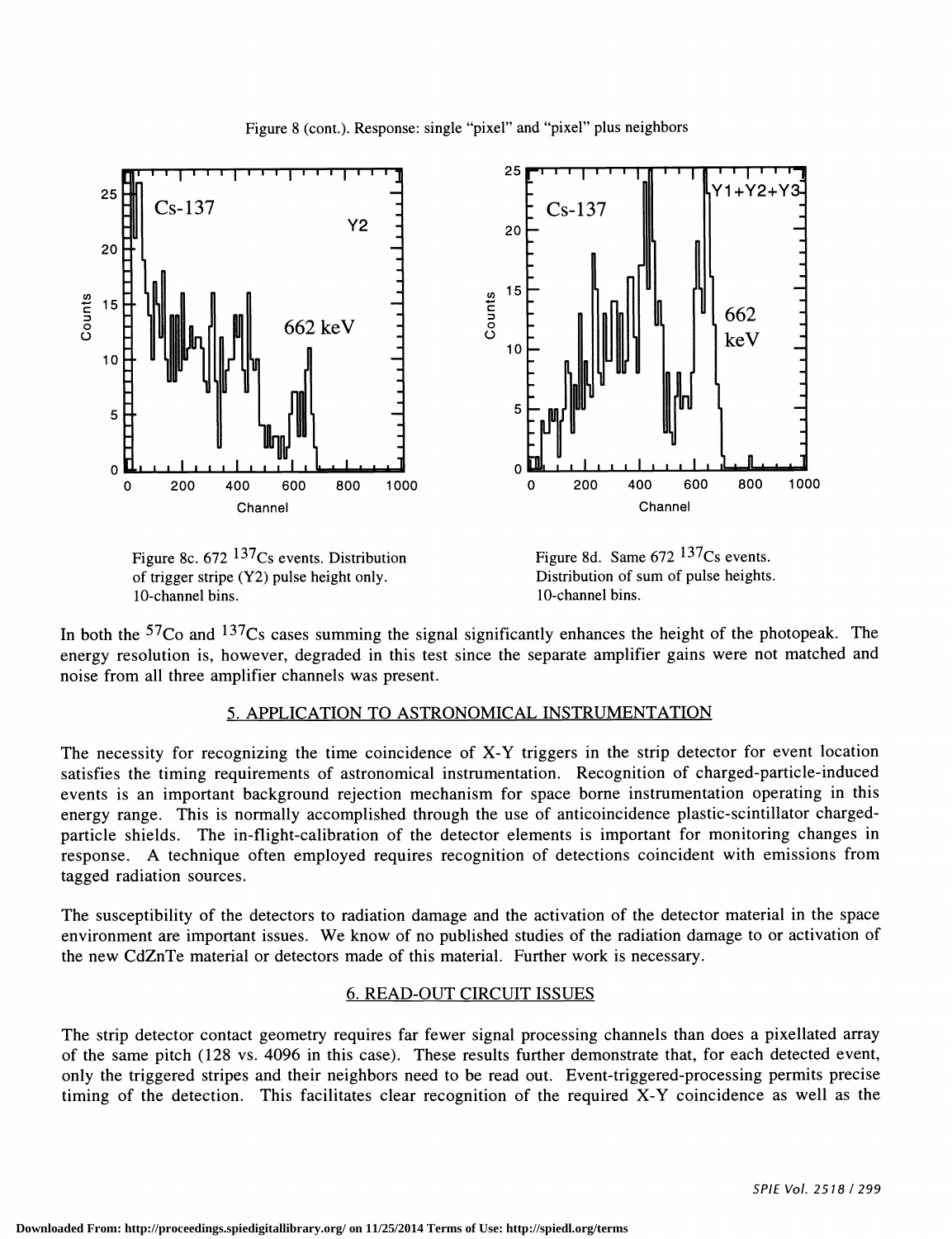determination of coincidence and anti-coincidence or relative timing with external events. Ideally each signalprocessing channel should contain its own low-noise charge-sensitive preamplifier, discriminator and shaping amplifier and each detector in the image plane array should be controlled and read out by circuitry that occupies the same area or less. The FEENA chip, a 64-channel self-triggering ASIC being developed by Nova R&D, is such a candidate device.<sup>10</sup> Alternatively, consecutive stripes can be grouped and read out via divider networks requiring significantly fewer signal processing channels, one at each end of each group.<sup>11</sup> Implementation of such an approach would require less power and occupy less space.

#### 7. FUTURE WORK

Better energy resolution should be possible with fewer interconnections between the stripe and the preamplifier. Imaging demonstrations and the evaluation of the uniformity of response across the detector's active area will require an expansion in the number of active stripes in the test setup. Timing performance and coincidence and anticoincidence operation must also be demonstrated. Radiometry measurements are important for understanding the efficiency of the strip detector operating in the X-Y coincidence mode. A big challenge is to implement such detectors in compact modules that include signal processing electronics with appropriate analog, timing and digital functions.

#### 8. CONCLUSIONS

The performance capabilities of CdZnTe strip detectors are well suited to applications in gamma-ray imaging spectrometers. They have good energy and spatial resolution as demonstrated with conventional laboratory electronics. Good energy response with clear photopeaks in the 30 keY to 662 keY range as well as energy resolution < 10 keV FWHM at 122 keV and spatial resolution < 0.375 mm have been achieved. An  $N \times N$ orthogonal stripe detector module requires 2N signal processing channels and can achieve performance comparable to pixel detectors requiring  $N^2$  channels.

#### 9. ACKNOWLEDGMENTS

The authors wish to thank UNH students Kipp Larson and Keith Kennedy for careful laboratory measurements and help preparing the figures. We also thank Dr. Brad Barber at the University of Arizona Health Sciences Center for helpful discussions.

#### 10. REFERENCES

1 . M. L. Cherry, P. P. Altice, M. B. Bakarat, C. X. Chen, B. K. Dann, A. Drake, S.B. Ellison, C. J. Gagne, J. Gordon, T. G. Guzik, R. Lockwood, K. Johnston, J. Macri, M. L. McConnell, V. Nagarkar, J. M. Ryan and S. Vasile, "A New Balloon-Borne Detector for High Angular Resolution Hard X-Ray Astronomy", Proceedings, 24th International Cosmic Ray Conference, Rome, August 1995.

2. A. Parsons, C. M. Lisse, C. M. Stahle, N. Gehrels, B. J. Teegarden, S. Babu, N. Cao and P. Shu, "Room Temperature CdZnTe and HgI2 Detectors for Hard X-Ray Astrophysics", Proceedings, IEEE Nuclear Science Symposium, Norfolk, VA, 1994.

3. Skinner, G.K., "Imaging of Cosmic X-Ray Sources Using Coded Mask Techniques." Nucl. Instr. Methods Phys. Res., 221, 33, 1984.

4. F. P. Doty, J. F. Butler, J. Schetzina, K. Bowers, "Properties of CdZnTe crystals grown by a high pressure Bridgman method", Proc. 1991 U. S. Workshop on the Physics and Chemistry of HgCdTe and Other II-VI Compounds, D. E. Seiler (Ed.), Journal of Vacuum Science and Technology B1O,1418, 1992.